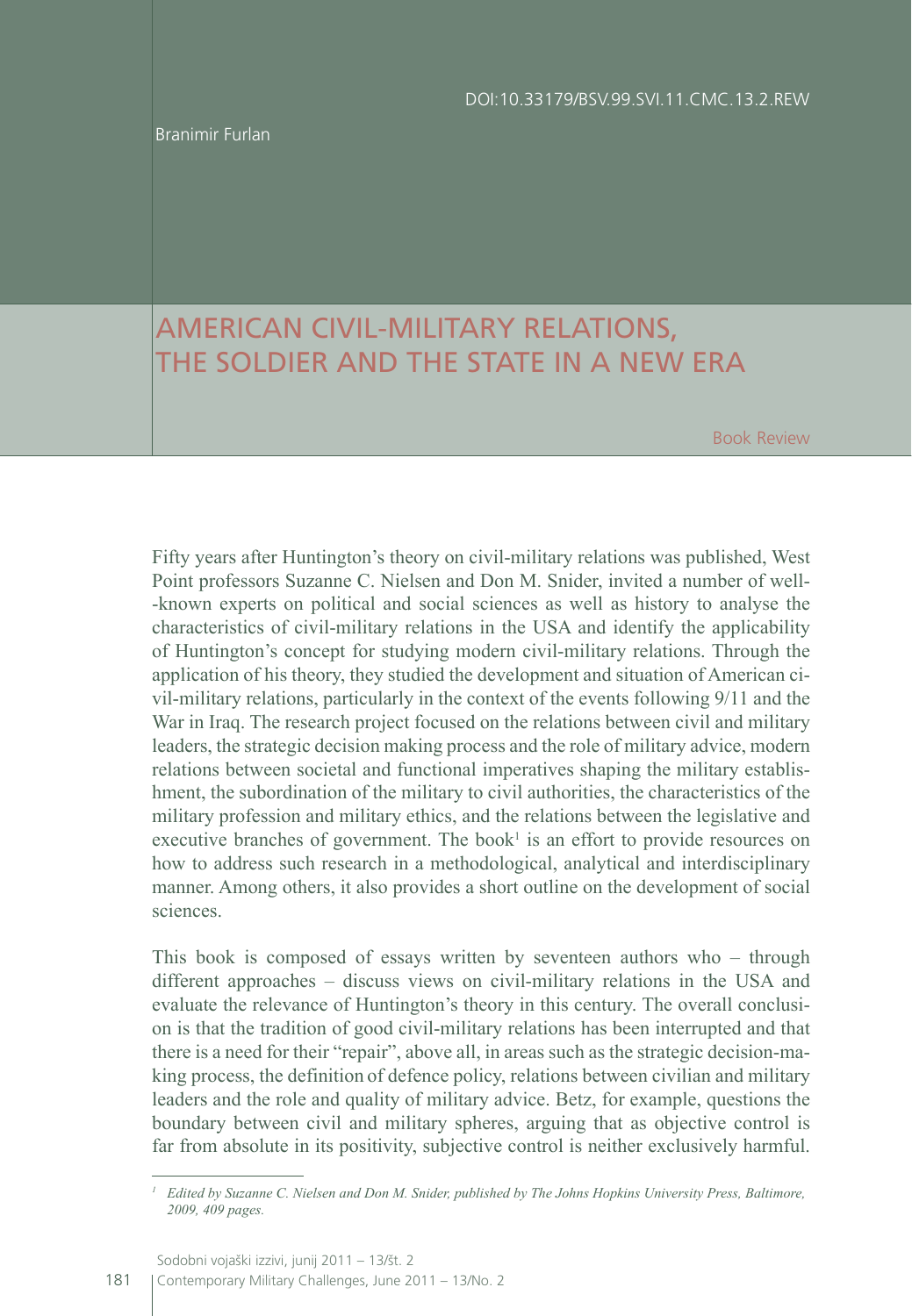Similarly, Gibson establishes the shortcomings of a complete separation of the civil and military spheres and emphasises the requirement of changing legislation and behavioural standards. Kohn agrees with Gibson's reflections on civil and military behavioural standards and questions the methods of restoring confidence between civil and military leaders.

Moten, by studying the relations between the Secretary of Defence and the Army Chief of Staff, analyses the reasons for the conflicts between civil and military leaders and how these can be avoided. Brooks complements this discussion through analysing the political engagement of generals and establishes that the consequences are not always negative. Burk discusses the limits of military obedience and the moral dilemmas that arise when obeying orders.

Feaver and Seeler, through studying the development of social sciences and analysing the methodological instruments for studying civil-military relations, confirm the relevance of Huntington's theory for future studies. These observations are joined by Desch, who discusses civil-military relations in the context of the American liberal tradition and establishes, irrespective of critiques, that the theory of objective control is still the best framework for resolving tensions between the liberal culture and the conservative ethos of the military profession. Driver explores the connection between ideology and military professionalism. He demonstrates that it is not possible to affirm whether the military is imbued with conservatism and a common ideology as a direct result of its professionalism, and concludes his essay with the observation that the shared values stem from social ones.

Schadlow and Lacquement emphasise the inadequacy of the objective control theory and argue that the nature of war today necessitates the involvement of the military in politics, especially in the context of stabilisation operations.. Segal and De Angelis, based on their analysis of the development of the military profession, demonstrate the inapplicability of applying a fifty year old theory to today's military, in which, for example, non-commissioned officers have assumed a greater role than during Huntington's times. In short, they argue that today's military has little in common with that of the past, particularly with the emergence of civilian as "managers of violence" and that this is a weakness in the theory. The need to adapt the military organisation is discussed by Murray, who stresses the significance of military education and the necessity for the intellectual development of military leaders as well as the related need to adapt military education to modern requirements.

The observations and information provided by the authors is of value to all those who study civil-military relations, civil control and the military's role in society. Although these essays focus on studying American civil-military relations, the findings are universal and discuss possible deviations in the civil-military relations of developed democracies. The book provides comprehensive information on what causes these deviations, how to recognise them and what their consequences are. It